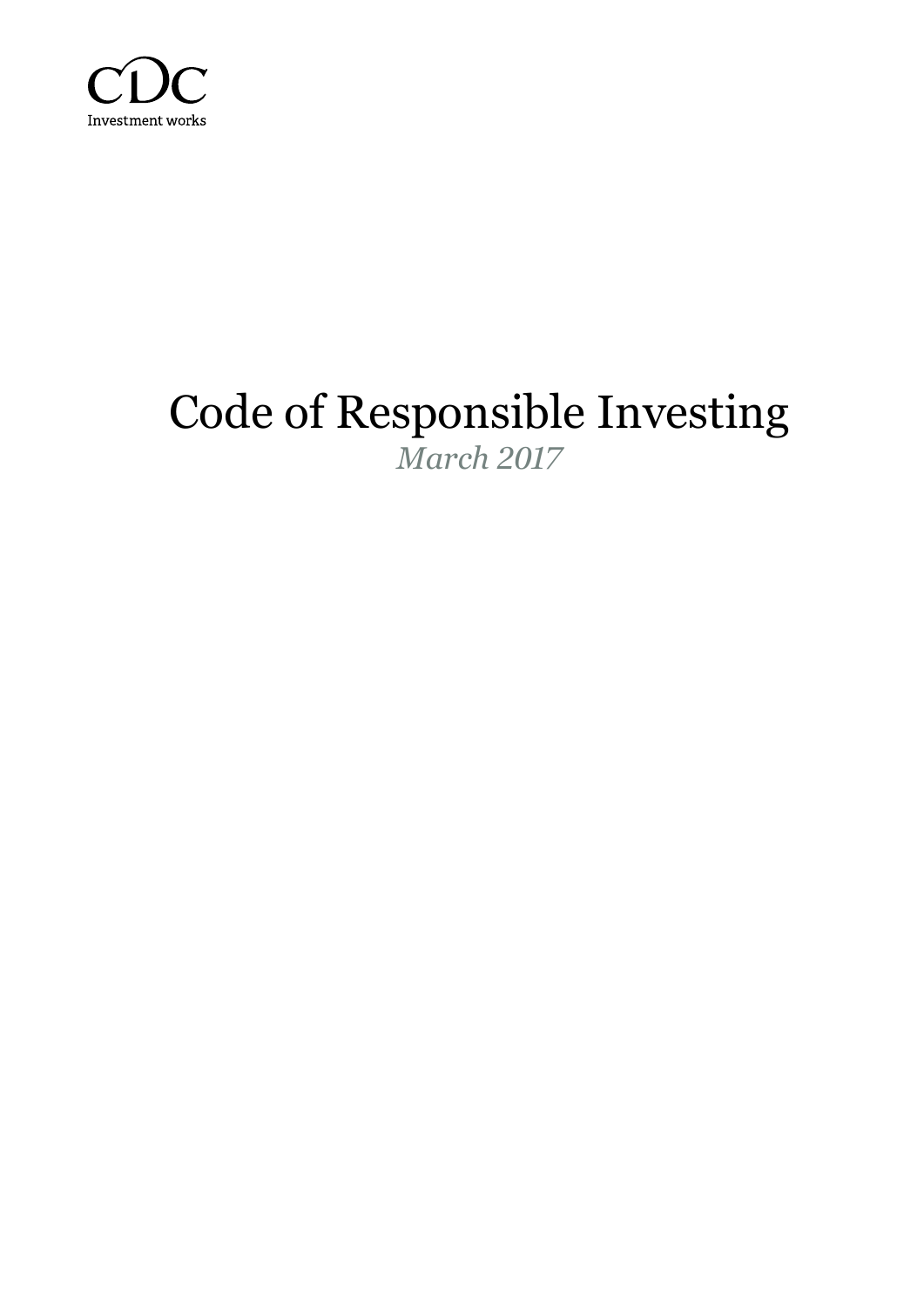# **1. Context of the Code of Responsible Investing**

#### *1.1 Rationale for the Code*

CDC believes it should invest in a responsible fashion, considering environmental and social ("E&S") and governance (including business integrity) ("ESG") matters. Effective management of these matters reduces risks to workers, the environment, local communities and other stakeholders, and implementation of good ESG practices is increasingly associated with a wide range of business benefits including access to markets, reduced staff turnover, cost efficiencies in production and enhanced stakeholder relations.

The Code of Responsible Investing (this or the "Code") sets out CDC's requirements in relation to all the investments it makes through its direct and intermediated business lines. It reflects international standards and practices including the International Finance Corporation's ("IFC") Performance Standards, and the [UN](http://www.ohchr.org/Documents/Publications/GuidingPrinciplesBusinessHR_EN.pdf)  [Guiding Principles on Business and Human Rights.](http://www.ohchr.org/Documents/Publications/GuidingPrinciplesBusinessHR_EN.pdf) It also reflects CDC's requirements in relation to climate change.

CDC recognises that not every business in which it invests will be in compliance with this Code at the date of investment. In such cases, CDC (or its Fund Managers and Financial Institutions) will work with the business to develop an Action Plan that seeks to achieve compliance over a reasonable time frame, taking into consideration the risks and opportunities specific to that business and its size and resources. CDC will only finance investment activities that are expected to meet the requirements of this Code within a reasonable period of time. Persistent delays in meeting these requirements may trigger options for CDC to cease funding, exit an investment and/or take remedial action.

#### *1.2 Structure of the Code*

The Code is presented in six schedules that apply variously to CDC and its investments.

**Schedule 1** describes CDC's role and responsibilities in helping Fund Managers, Financial Institutions and Portfolio Companies implement the Code, as well as commitments to monitor implementation of the Code across its portfolio of direct investments, to review and update the Code as necessary, to report on its implementation and to provide a grievance mechanism for stakeholders to report alleged breaches of the Code;

**Schedule 2** describes the components and structure of ESG management systems applicable to Fund Managers and certain Financial Institutions in which CDC invests;

**Schedule 3** describes ESG requirements applicable to all Fund Managers, Financial Institutions and Portfolio Companies, separated into E&S and business integrity sections and covering areas such as working conditions, labour rights, access to remedy and sanctions;

**Schedule 4** identifies additional E&S requirements which apply in certain circumstances where higher E&S risks or opportunities may be apparent;

**Schedule 5** identifies international and other good ESG practices which CDC encourages its Portfolio Companies to achieve beyond the requirements of the Code;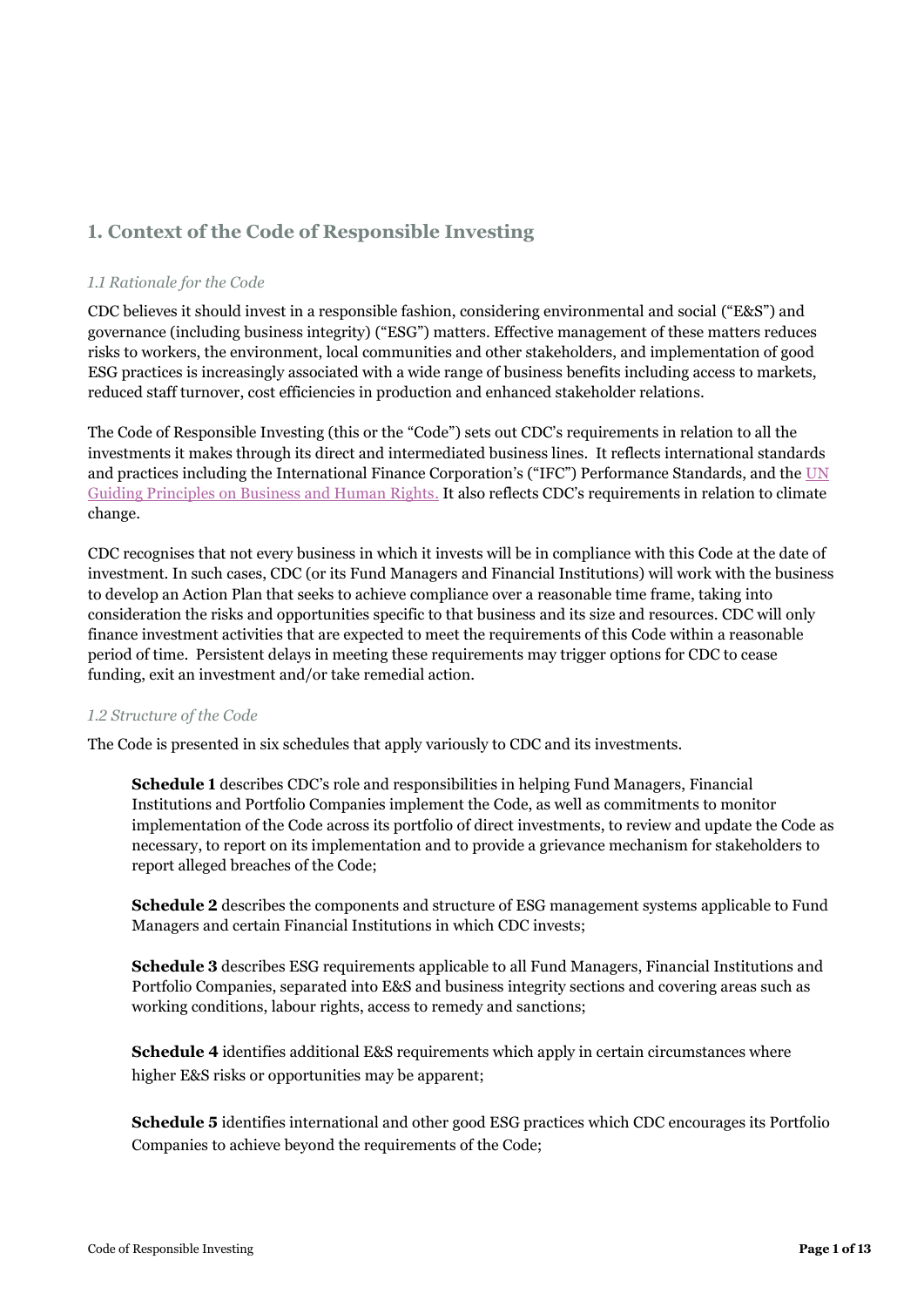**Schedule 6** describes the Excluded Activities for which CDC's capital cannot be used;

**The Glossary** defines certain terms used in the Code.

#### *1.3 Policy Sponsor and Maintenance*

CDC's Chief Operating Officer is the sponsor of this policy and oversight of its implementation is provided by CDC's Development Committee. The Environmental and Social Responsibility and Business Integrity Teams within CDC are responsible for the implementation of the Code. As this is an area of developing policy externally, it is anticipated that this Code will continue to develop over time.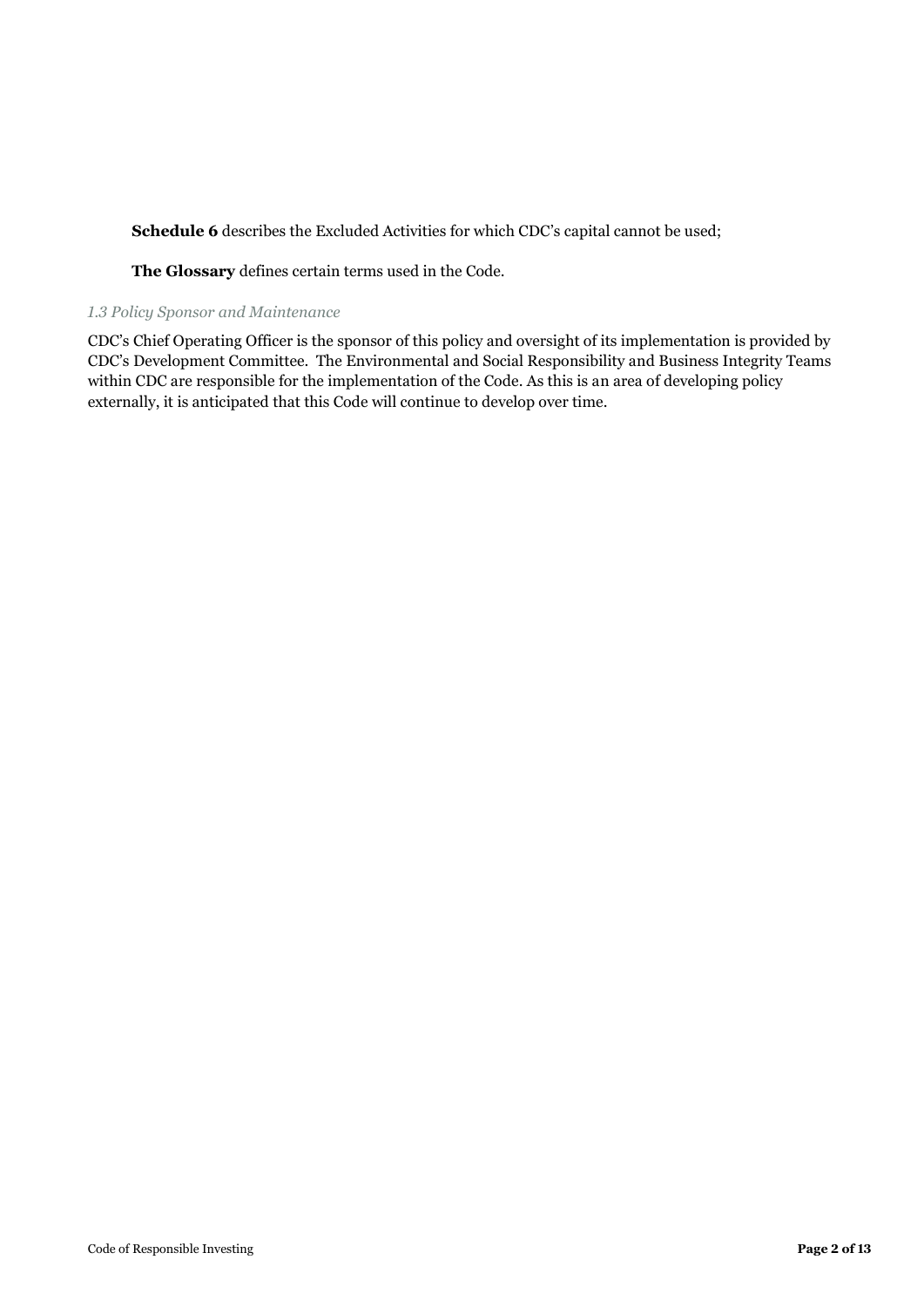## **2. The Code of Responsible Investing**

CDC shall assure itself that investments it makes are consistent with the obligations of the Code. CDC may use a range of commercial tools to effect this, depending on the nature and context of the investment, including due diligence, contractual representations, non-contractual undertakings, covenants and exit rights.

- 1. CDC's capital shall not be invested, either directly or indirectly, in an Excluded Activity.
- 2. CDC shall maintain a responsible investment management system, as outlined in Schedule 1.
- 3. Every Portfolio Company shall comply with the Requirements.
- 4. Every Fund Manager shall:
	- a. maintain management systems that satisfy Schedule 2; and
	- b. comply with the Requirements.
- 5. Every Financial Institution shall:
	- a. maintain management systems that satisfy Schedule 2 with respect to the management of E&S issues if it uses CDC capital in relation to a portfolio that CDC concludes contains a substantial exposure to businesses or projects with potential for significant adverse social or environmental impacts;
	- b. comply with the Requirements; and
	- c. ensure that each business that such Financial Institution invests in complies with Applicable Laws.
- 6. However, if a Portfolio Company, Fund Manager or Financial Institution is not in compliance with any of the requirements in Sections 3, 4 and 5 above at the time of the investment, it shall be deemed to be in compliance with the applicable requirement provided it agrees to and implements an Action Plan.
- 7. So long as CDC is invested in a Portfolio Company, CDC (if the investment is direct) or the Fund Manager or Financial Institution (if the investment is indirect) shall ensure that:
	- a. any Action Plan is implemented; and
	- b. the Portfolio Company otherwise remains in compliance with the relevant provisions of this Code.
- 8. CDC, Fund Managers and Financial Institutions shall promote, and where practicable support, any Portfolio Company that seeks to implement the recommended practices promoted by CDC in Schedule 5.
- 9. If CDC co-invests (including with other development finance institutions), CDC may elect to apply requirements differing from, but substantially similar to, those set out in Schedules 3, 4 and 5 in this Code in order to harmonise the requirements of all co-investors.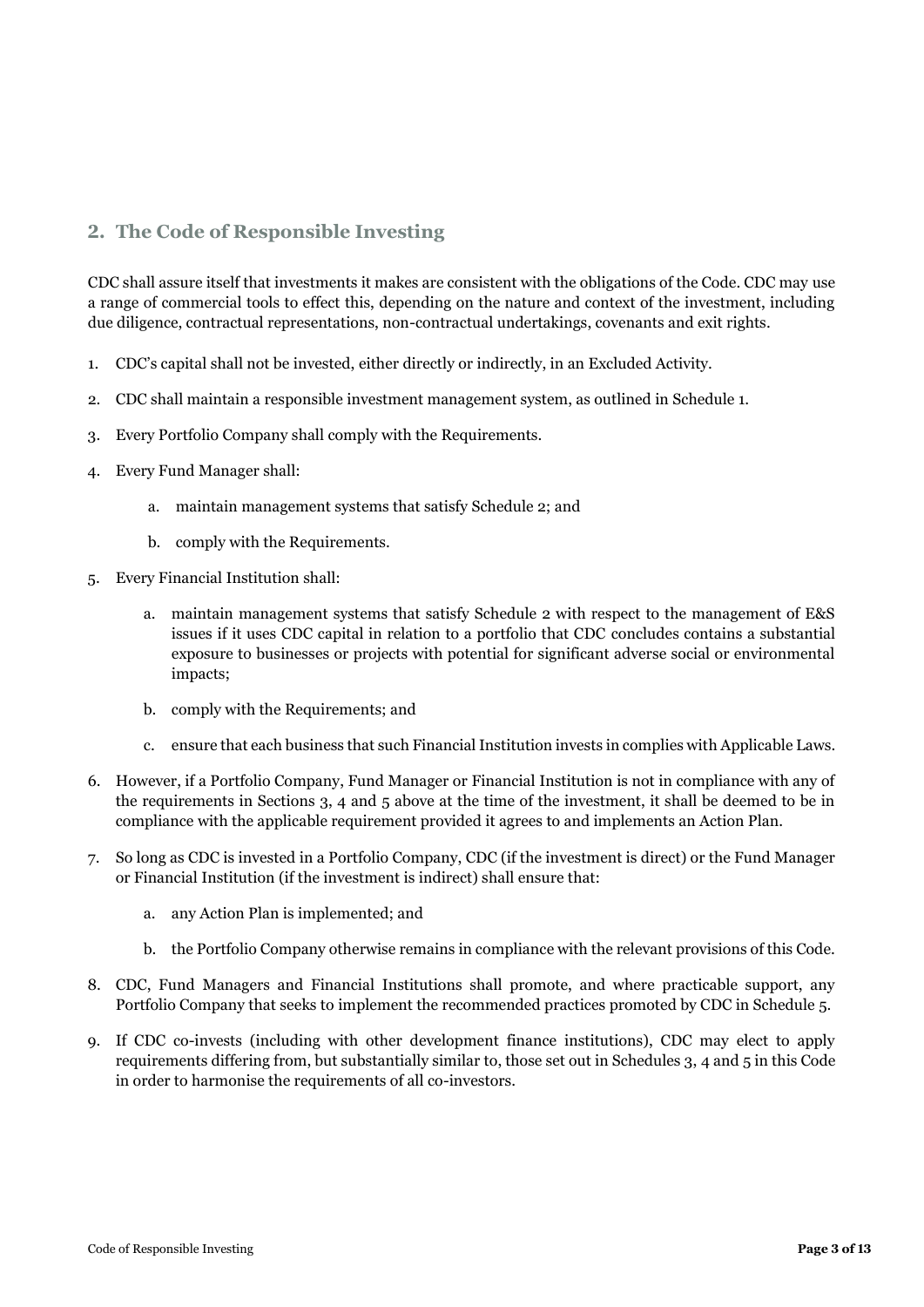## **Schedule 1**

## **Responsible Investment Management Systems for CDC**

#### CDC shall:

- assist its Fund Managers and Financial Institutions to establish and maintain ESG management systems, including through the provision of training and guidance materials;
- assist its direct investments to establish and maintain ESG management systems substantially similar to those described in Schedule 2:1
- assist its direct investments to implement relevant requirements of the Climate Change Policy;
- actively review the implementation of the Code, including timely progress against agreed Action Plans, through engagement and correspondence with Portfolio Companies, Fund Managers and Financial Institutions, using technical experts where necessary;
- **+** provide a grievance mechanism through which stakeholders can report alleged breaches of the Code;
- $\bigstar$  if it considers there has been a material breach of this Code by a Fund Manager, Financial Institution or a Portfolio Company, investigate the matter and seek to resolve any breach. If discussions with the Fund Manager, Financial Institution or Portfolio Company do not adequately resolve the issue, it will consider a variety of options including third party investigations, negotiated settlements, contractual remedies and its future relationship(s) with the breaching parties;
- **+** report quarterly to senior management, its Board and its shareholder on E&S performance across the portfolio;
- $\bullet$  publicly report on its implementation of the Code; and
- review and update the Code as necessary to reflect changes in CDC's mandate, applicable regulatory requirements<sup>2</sup> and evolving ESG practices or standards.

<sup>&</sup>lt;sup>1</sup> In the case of co-investments, CDC will ensure that one of the co-investment partners or CDC manages the Portfolio Company in line with Schedules 1 to 6 of this Code.

<sup>2</sup> Including the Modern Slavery Act 2015.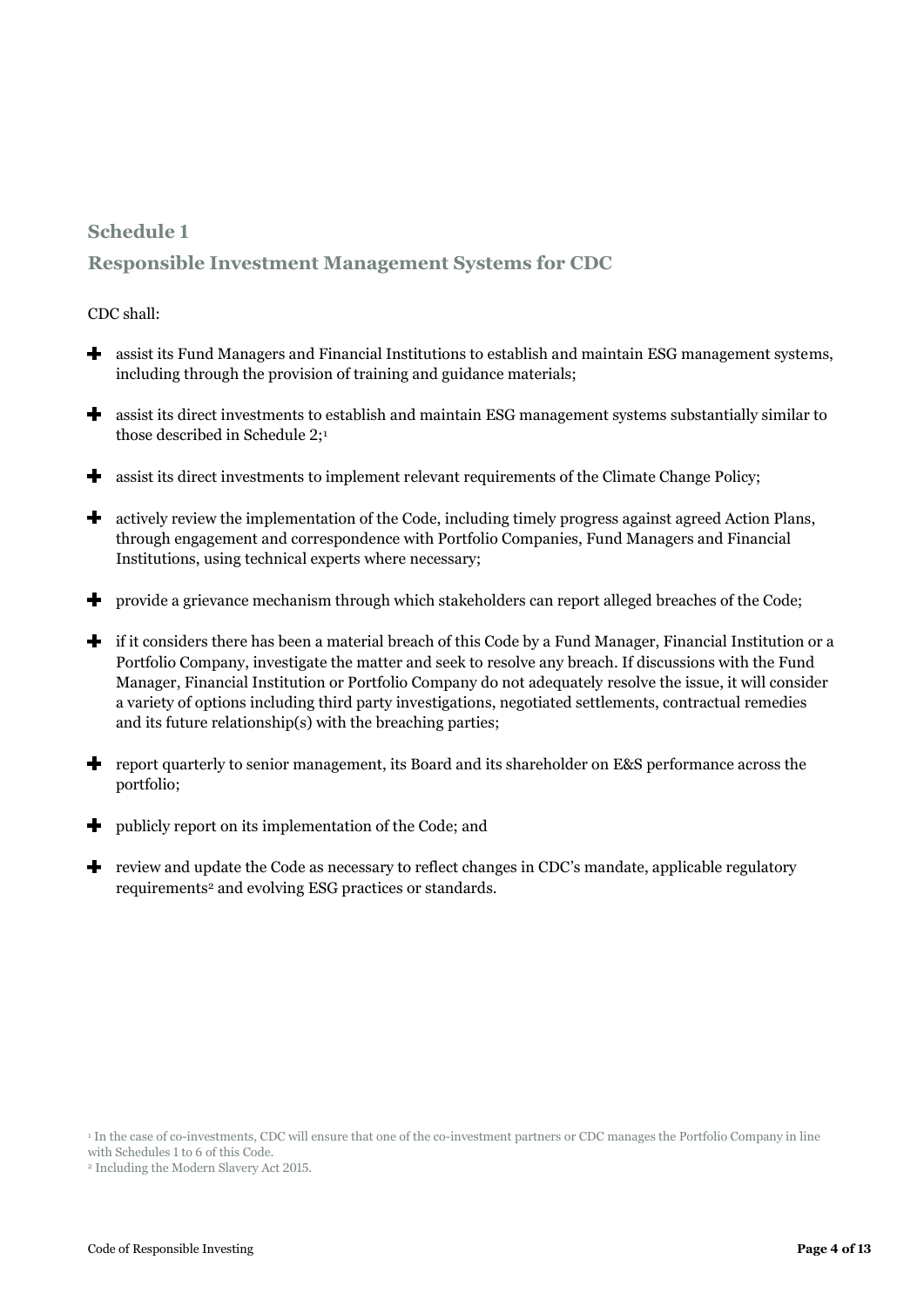## **Schedule 2**

## **ESG Management Systems for Fund Managers and Certain Financial Institutions**

*Note:* Schedule 2 applies to all Fund Managers. It also applies, but with respect to E&S issues only, to any Financial Institutions that use CDC capital for a portfolio that contains a substantial exposure to businesses or projects with potential for significant adverse social or environmental impacts. Such a Financial Institution will need to establish an E&S management system which will assess the compliance of its Portfolio Companies against the E&S requirements (but not the Business Integrity requirements) of Schedule 3.

Acceptable ESG management systems allow Fund Managers and Financial Institutions to assess and manage ESG issues across their pipelines and portfolio investments. The management systems should be commensurate with the scale and significance of these issues, and be dynamic tools that can reflect changes in the ESG issues that may be evident over time. Key elements that would normally be present in acceptable ESG management systems include:

- **Policy and Processes.** Developing and maintaining policies and processes demonstrating how the Fund Manager's or Financial Institution's own operations comply with the Requirements; demonstrating how ESG risks of all new investments are assessed, managed and monitored; assessing ongoing compliance of all investments with the Requirements and developing an Action Plan to address any areas of non-compliance; and establishing a public grievance process through which concerns over the ESG impact of investments can be addressed.
- **Roles and Responsibilities.** Assigning ESG responsibilities to ensure (i) effective oversight of the ESG management systems by senior management/governing bodies; and (ii) implementation by suitably qualified staff or consultants.

#### **Performance Management and Monitoring.**

- ‒ working with Portfolio Companies continually to improve their performance on E&S matters and, in addition, in the case of a Fund Manager's management system, corporate governance and business integrity matters;
- ‒ monitoring the performance and continued compliance of Portfolio Companies with this Code including progress against agreed Action Plans, periodic meetings and/or site visits (as warranted by the risks of such business) and using technical experts where necessary;
- ‒ identifying and recording any serious incidents involving Portfolio Companies that result in loss of life, severe permanent injury or permanent damage to health, a material adverse environmental or social impact, or material breach of law relating to E&S matters and, in addition, in the case of a Fund Manager's management system, business integrity matters, including financial irregularities; and, in all cases, the promotion of appropriate corrective actions; and
- ‒ assisting Portfolio Companies in the integration of ESG management systems into their business to create the best opportunities for continued ESG management after any exit from the investment.
- **Reporting.** Ensuring regular (not less than annual) reporting of ESG performance and immediate reporting of any serious incidents, such as fatalities or breaches of law to governing bodies and investors.

Further guidance on ESG management systems is provided in CDC's "[Toolkit on ESG for Fund Managers](http://toolkit.cdcgroup.com/)"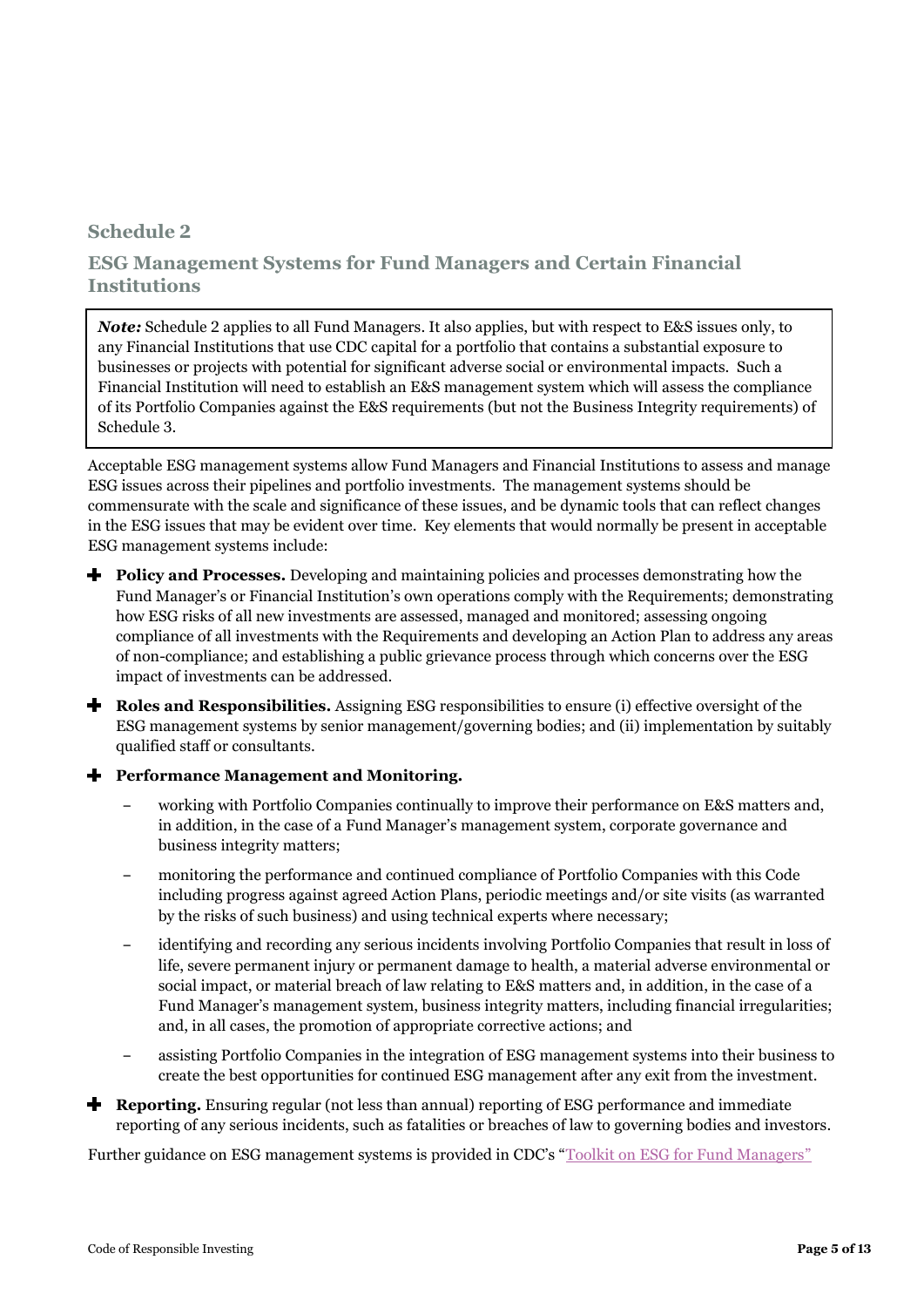# **Schedule 3 General Requirements**

#### Every Portfolio Company, Fund Manager and Financial Institution will:

#### *A. Environmental & Social Requirements*

#### *E&S Management System*

 $\bigstar$  implement a management system, commensurate with the scale and significance of the E&S issues, that ensures a systematic approach to E&S risk assessment (including climate risks) and management. The management system should define policies and procedures which will apply to the business, and organisational arrangements to ensure effective implementation, as well as monitoring and reporting;

#### *Working Conditions and Labour Rights*

- not employ or make use of forced labour;
- not employ or make use of child labour;
- $\bigstar$  pay wages which meet or exceed industry or legal national minima;
- not discriminate in terms of recruitment, progression, terms and conditions of work and representation, on the basis of personal characteristics unrelated to inherent job requirements, including gender, race, colour, caste, disability, political opinion, sexual orientation, age, religion, social or ethnic origin, marital status, membership of workers' organisations, legal migrants, or HIV status;
- adopt an open attitude towards workers' organisations and respect the right of all workers to join or form workers' organisations of their own choosing, to bargain collectively and to carry out their representative functions in the workplace;
- **+** provide reasonable working conditions including a safe and healthy work environment, working hours that are not excessive and clearly documented terms of employment; and in situations where workers are employed in remote locations for extended periods of time to ensure that such workers have access to adequate housing and basic services;

#### *Access to Remedy*

**+** provide an appropriate grievance mechanism that is available to all workers and where appropriate other stakeholders;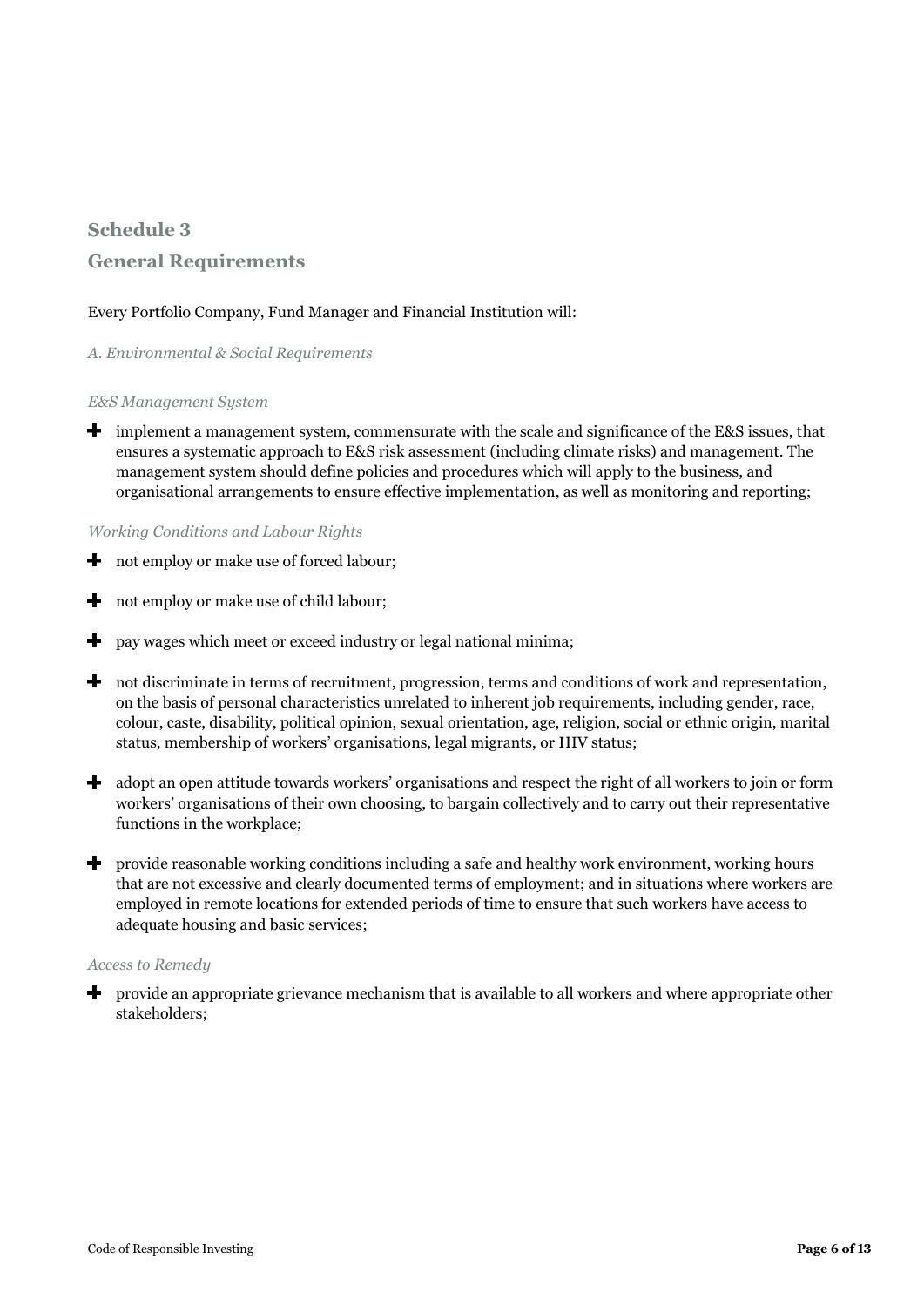#### *B. Business Integrity Requirements*

#### *BI Management System*

 $\bullet$  adopt and implement policies and procedures to prevent extortion, bribery, fraud, corruption and financial crime in accordance with local law requirements and relevant internationally recognised practices;

#### *Financial Management*

**+** properly record, report and review financial and tax information as required by relevant accounting standards;

#### *Sanctions*

**+** operate in compliance with sanctions imposed by Her Majesty's Treasury as well as applicable international sanctions, including those of the United Nations;

#### *Whistleblowing*

implement a procedure for the reporting of wrongdoing and misconduct in the workplace that includes protection for the reporter and appropriate disciplinary action for anyone found to harass the reporter.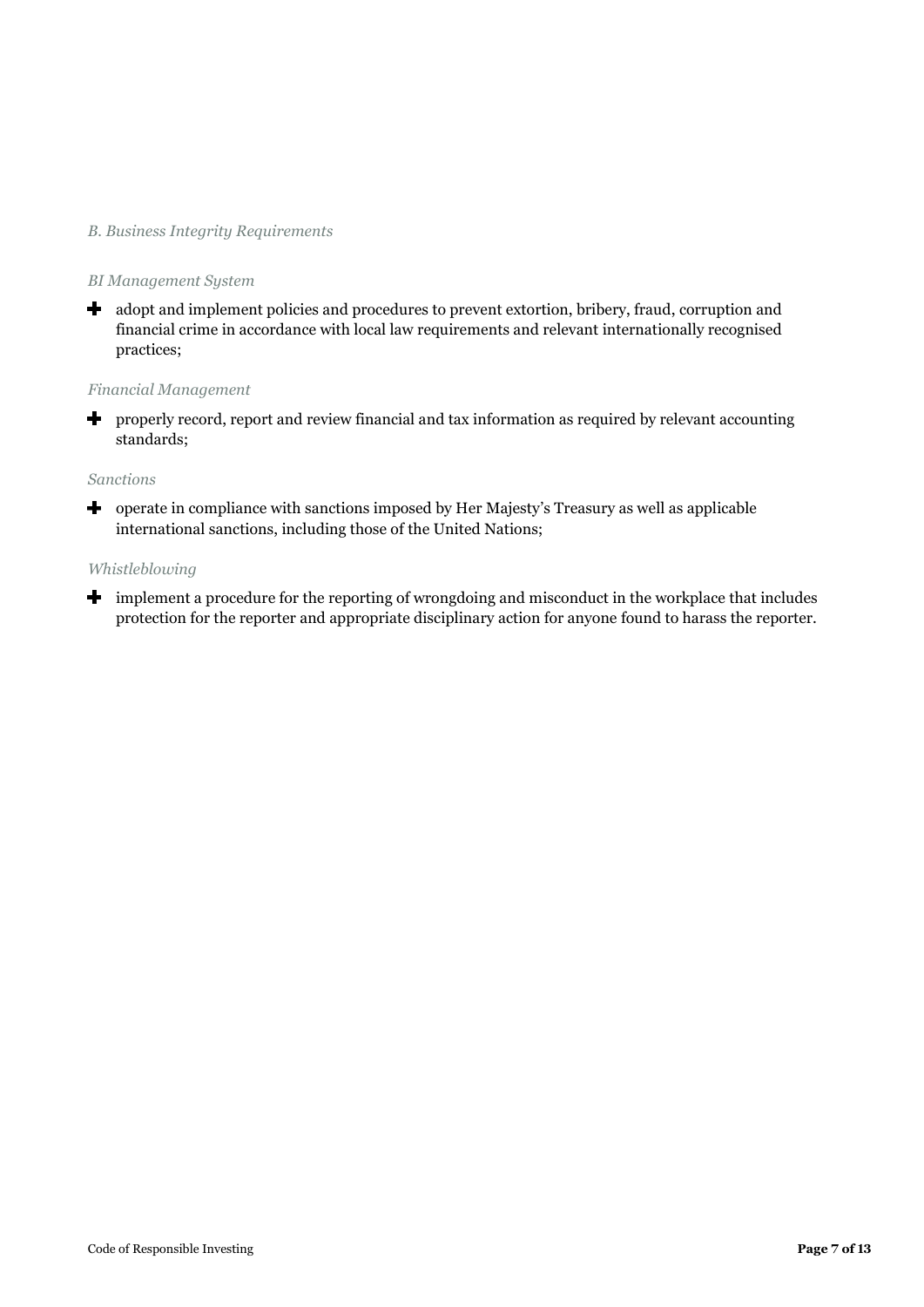# **Schedule 4 Additional E&S Requirements for Specific Circumstances**

If, in the judgement of CDC, the activities of a Portfolio Company at the time of CDC's investment involve or could be reasonably expected to involve:

- $\bullet$  significant risks to the health and safety of workers;
- significant air emissions (including of greenhouse gases), use of water or generation of liquid effluents, ÷. generation of hazardous or other solid wastes; or resource use inefficiencies;
- adverse community health and safety impacts (including risks to health, welfare and economic opportunity);
- $\bullet$  the acquisition and/or use of land that could affect the livelihoods and well-being of local communities (including as a result of increased food insecurity, or loss of access to natural resources (especially water) or traditional rights and practices) and/or results in economic displacement or involuntary resettlement;
- activities in conflict and post-conflict areas where the company's presence and / or activities could exacerbate an already sensitive local circumstances which might lead to further or renewed conflict;
- **negative impacts on biodiversity, habitats or ecosystem services;**
- impacts on indigenous peoples (or other marginalised and vulnerable groups);
- $\blacktriangleright$  restricted opportunities for women and girls or otherwise increased gender inequality;
- $\blacktriangleright$  impacts on cultural heritage;
- business activities in fragile or conflict affected areas;
- $\blacktriangleright$  significant cumulative impacts or impacts that would be represented via supply chains; or
- other significant negative environmental or social impacts,

then (i) the requirements of relevant IFC PSs and EHS Guidelines should be met; (ii) an appropriate stakeholder engagement plan should be developed (including, as appropriate, the application of Free Prior Informed Consent as part of the investment process) and (iii) an effective and appropriate E&S assessment should be undertaken (depending on circumstances, this may include an E&S impact assessment, audit or other process) and/or issue-specific action plan (e.g. a resettlement action plan) should be developed for such activities.

Additionally, if, in the judgement of CDC, the activities of a Portfolio Company at the time of CDC's investment could reasonably be expected to involve: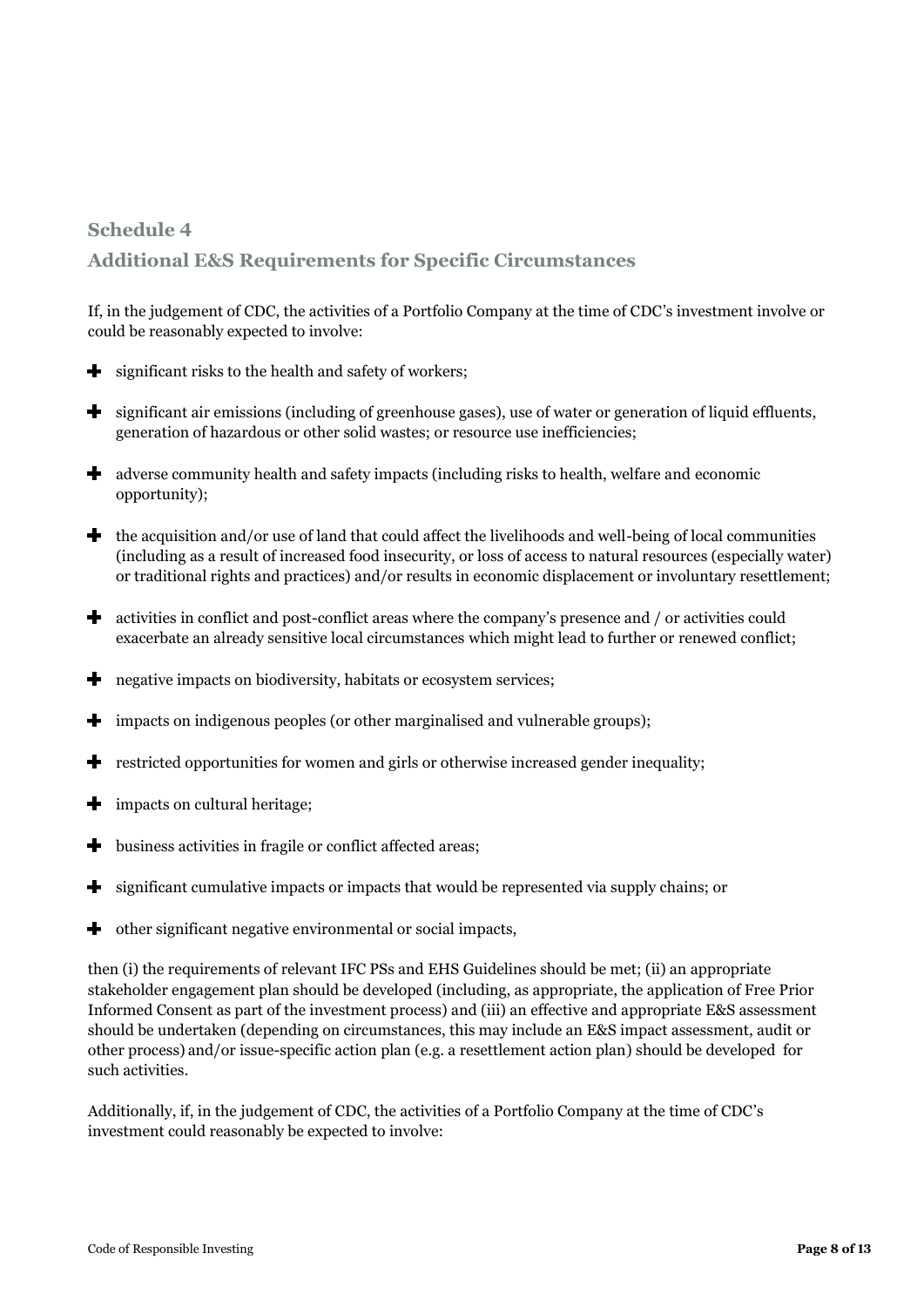- microfinance activities, endorse and apply the **SMART** Campaign Client Protection Principles;
- *coal-fired thermal power,* ensure the Portfolio Company complies with [CDC's Coal Policy;](http://www.cdcgroup.com/Documents/Coal%20Fired%20Power%20Generation%20Policy%20(2014).pdf)
- *significant emissions of greenhouse gases,* ensure that the Portfolio Company complies with [CDC's](http://www.cdcgroup.com/Documents/Transparency%20and%20reporting/Climate%20Change%20Policy%20(September%202014).pdf)  [Climate Change Policy;](http://www.cdcgroup.com/Documents/Transparency%20and%20reporting/Climate%20Change%20Policy%20(September%202014).pdf) and
- *human rights risks which are not addressed elsewhere in Schedules 3 or 4*, ensure that the Portfolio Company assesses and manages such risks in accordance with the UN Guiding Principles on Business and Human Rights.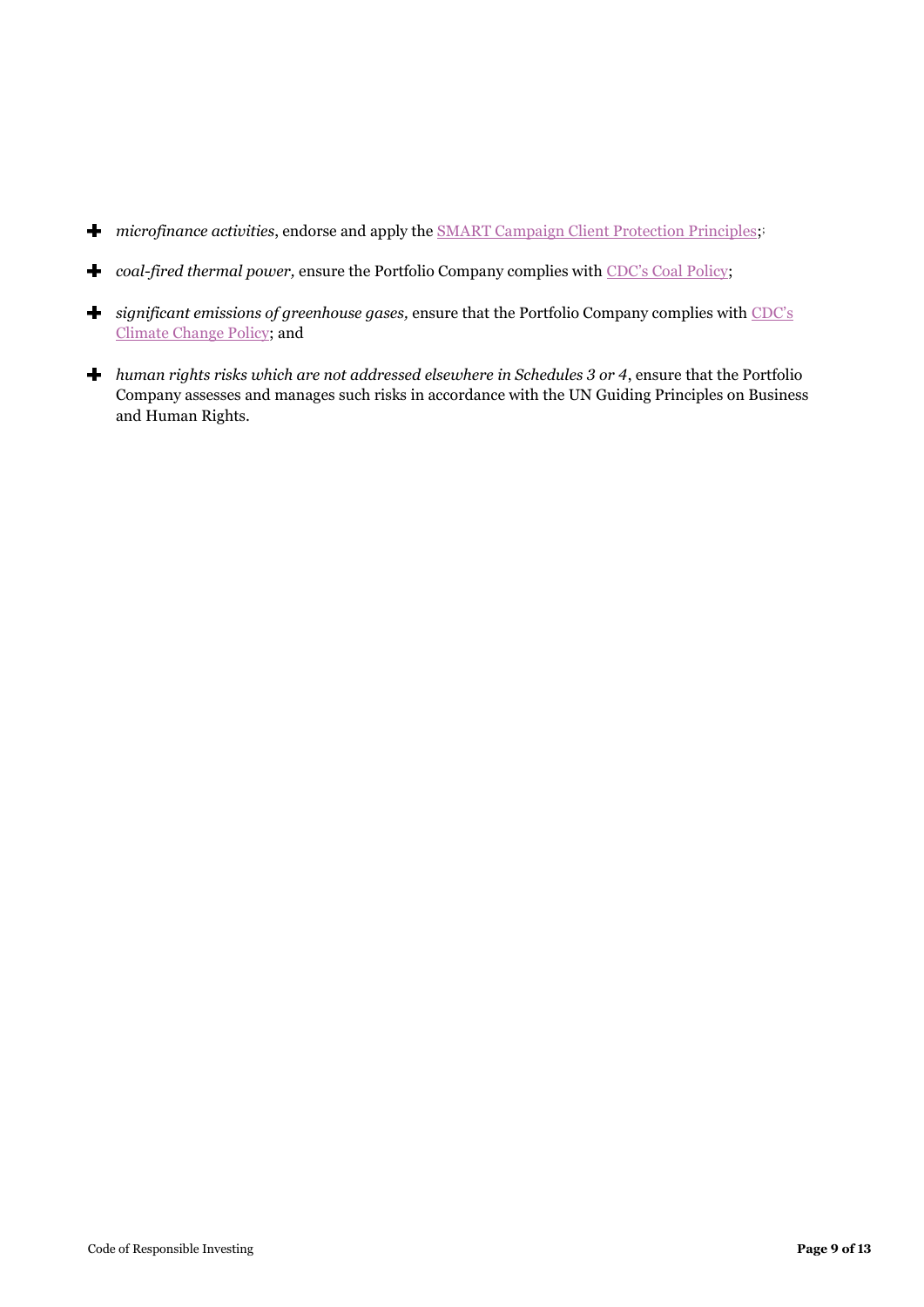# **Schedule 5 Recommended Practices Promoted by CDC**

There is strong evidence that businesses that actively manage ESG matters can generate financial or other commercial benefits. CDC therefore encourages all Portfolio Companies to consider the potential for positive environmental, social and governance impacts from their activities. Depending on circumstances, businesses are therefore encouraged to adopt, develop, offer or market:

- $\bullet$  products, services, skills or employment opportunities that could benefit community stakeholders;
- $\blacktriangleright$  a working environment and terms of employment that reflect decent work;
- $\bullet$  employment practices that promote gender equality and women's economic empowerment; and
- **+** resource efficient, greenhouse gas reducing or low carbon technologies or working practices.

CDC also promotes the following international standards and good practices, and encourages the businesses for which they are appropriate to make progress over time and work towards achieving and maintaining them:

- OECD Guidelines for Multinational Enterprises: recommendations for responsible business conduct in a global context;
- UN Sustainable Development Goals;
- $\bigstar$  the range of internationally certifiable environmental, social and quality standards issued by the International Organization for Standardization ("ISO"), including the ISO 14000 series, notably including standards for environmental management systems (ISO 14001), and greenhouse gas emission accounting and verification (ISO 14064-65), the ISO 26000 series on social responsibility and the ISO 9000 series on quality management;
- voluntary standards on the acquisition of land including Voluntary Guidelines on the Responsible Governance of Tenure of Land, Fisheries and Forestry in the Context of National Food Security;
- internationally recognised standards on animal welfare, including EU animal welfare standards where possible or other Good International Industry Practice as appropriate to the local context, such as following the IFC Good Practice Note on Improving Animal Welfare in Livestock operations or the World Organisation for Animal Health General principles for the welfare of animals in livestock production systems*.*
- internationally recognised standards on health and safety including the ILO guidelines for occupational safety and health, the international occupational health and safety management system specification OHSAS 18001, HSG65 and industry specific international good practice standards related to the safety of product use, for example the international Good Manufacturing Practice standards for food and pharmaceutical products promoted by the World Health Organization; and
- international standards of good corporate governance.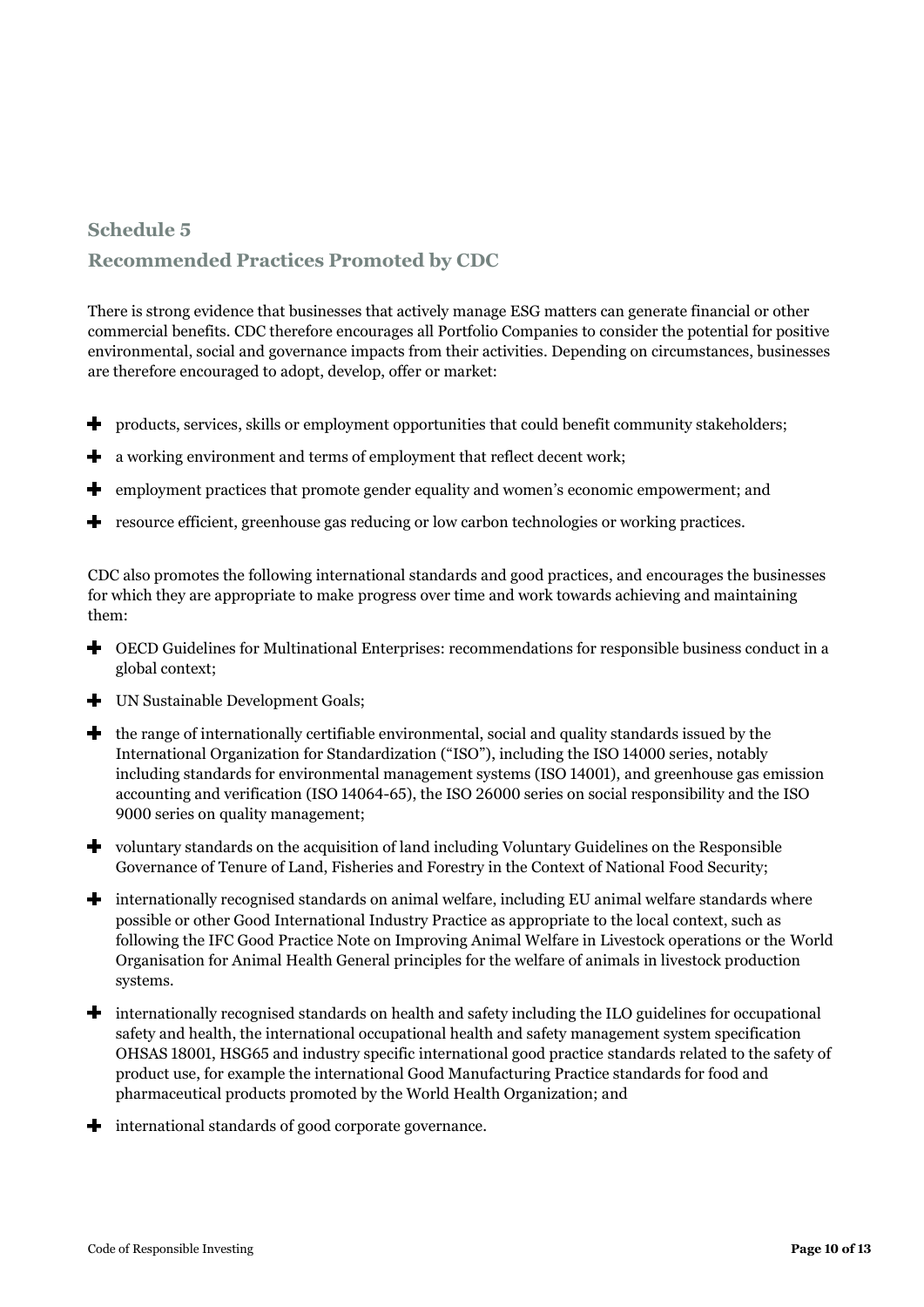# **Schedule 6 Excluded Activities**

Any of the following activities:

- **Production of, or trade in, any product or activity deemed illegal under applicable local or national laws** or regulations or subject to internationally agreed phase-outs or bans as defined in global conventions and agreements such as certain:
	- hazardous chemicals, pharmaceuticals, pesticides and wastes;
	- ‒ ozone depleting substances;
	- ‒ endangered or protected wildlife or wildlife products; and
	- ‒ unsustainable fishing methods such as blast fishing and drift net fishing in the marine environment using nets in excess of 2.5 kilometres in length;
- Production of, or trade in, arms (i.e. weapons, munitions or nuclear products, primarily designated for military purposes);
- $\blacktriangleright$  Production of, use of, or trade in, unbonded asbestos fibres;
- Production of, or trade in, radioactive materials; <sup>3</sup> or
- Prostitution. ᆠ

Any businesses, if any of the following activities represents a substantial portion of such business<sup>4</sup>:

- gambling, gaming casinos and equivalent enterprises; ٠
- ж. tobacco or tobacco related products; <sup>5</sup> or
- **+** pornography.

<sup>3</sup>This does not apply to the purchase of medical equipment, quality control (measurement) equipment and any equipment in which the radioactive source could reasonably be considered to be trivial or adequately shielded.

<sup>4</sup> For companies, "substantial" means more than 10% of their consolidated balance sheets or earnings. For financial institutions,

<sup>&</sup>quot;substantial" means more than 10% of their underlying portfolio volumes.

<sup>5</sup> Except, in the case of tobacco production only, with an appropriate timeframe for phase out.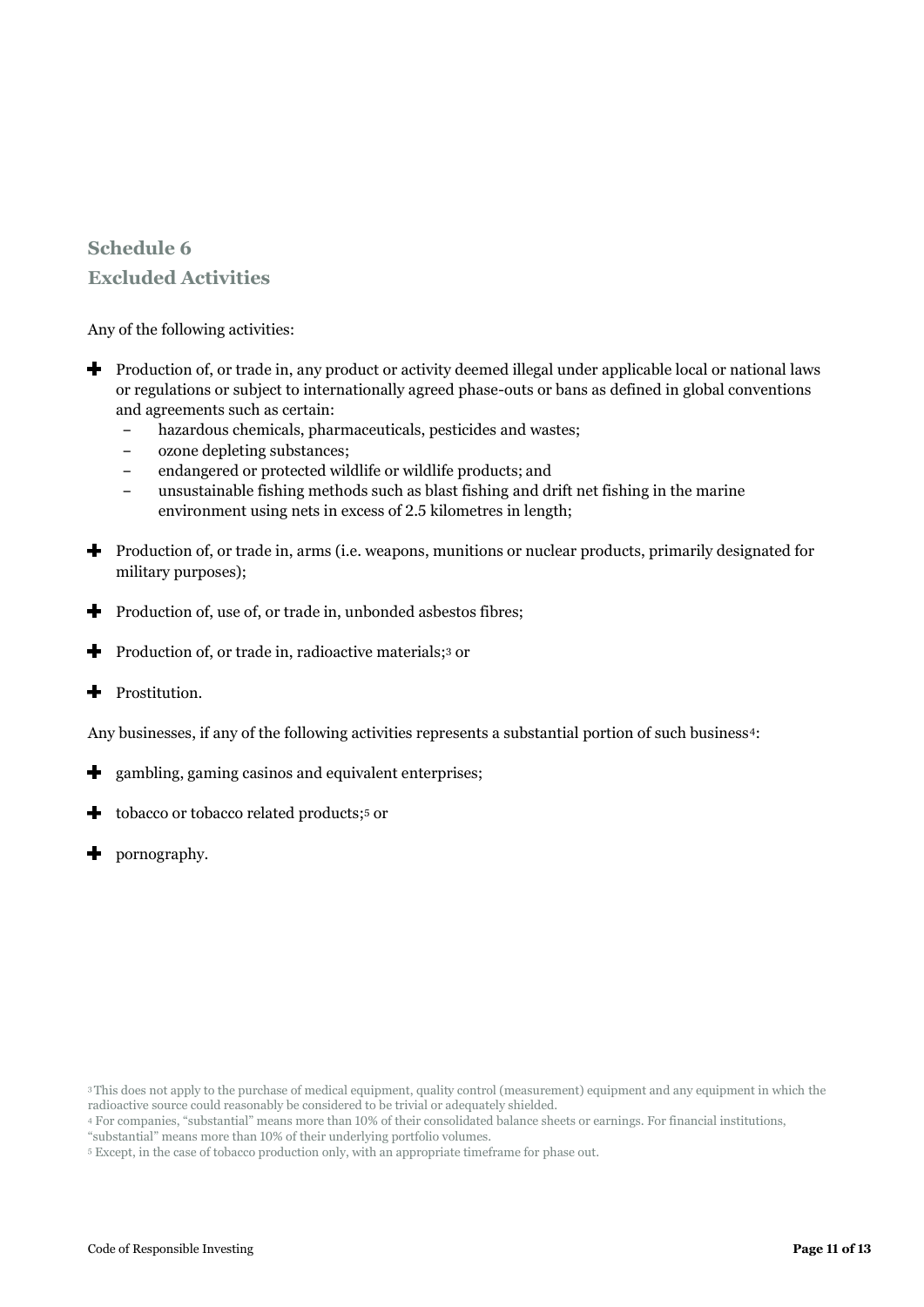#### **Glossary**

**Action Plan:** A plan that seeks to achieve compliance with the requirements of this Code on a specified schedule which CDC, the Financial Institution or the Fund Manager (as applicable) reasonably believes that the business is willing and able to implement.

**Applicable Laws:** Applicable local and national laws.

**Climate Change Policy:** [CDC's Climate Change Policy.](http://www.cdcgroup.com/Documents/Transparency%20and%20reporting/Climate%20Change%20Policy%20(September%202014).pdf)

**Decent work:** Opportunities for work that are productive and deliver a fair income, security in the workplace, good prospects for personal development and [social integration,](https://en.wikipedia.org/wiki/Social_integration) freedom for people to express their concerns, organize and participate in the decisions that affect their lives and [equality of opportunity](https://en.wikipedia.org/wiki/Equality_of_opportunity) and treatment for all women and men.

**EHS Guidelines:** [World Bank Group Environmental Health and Safety Guidelines.](http://www.ifc.org/wps/wcm/connect/topics_ext_content/ifc_external_corporate_site/ifc+sustainability/our+approach/risk+management/ehsguidelines)

**Excluded Activity:** Any business or activity listed in Schedule 6.

**Financial Institution:** A commercial or mortgage bank, an insurance company, financial leasing company or similar institution in which CDC invests directly.

**Free Prior Informed Consent**: Agreement, reached with affected communities of indigenous peoples established through good faith, which documents: (i) the mutually accepted process between the client and the affected communities of indigenous peoples, and (ii) evidence of agreement between the parties as the outcome of the negotiations. FPIC does not necessarily require unanimity and may be achieved even when individuals or groups within the community explicitly disagree.

**Fund Manager:** Any investment fund manager managing capital on behalf of CDC.

**IFC PS: IFC Performance Standards.** 

**Portfolio Company:** Any of the following (i) a company that has received capital directly from CDC; (ii) a company that has received capital from CDC indirectly through a Fund Manager; or (iii) a company in the portfolio of a Financial Institution, provided that CDC's capital is being used in the portfolio and the Financial Institution is required by this Code to maintain management systems that satisfy Schedule 2 with respect to the management of E&S issues.

**Requirements:** As to any business, the requirement to comply with Applicable Laws, the requirements set out on Schedule 3 and those requirements set out on Schedule 4 that apply to the business.

**The Code:** This Code of Responsible Investing.